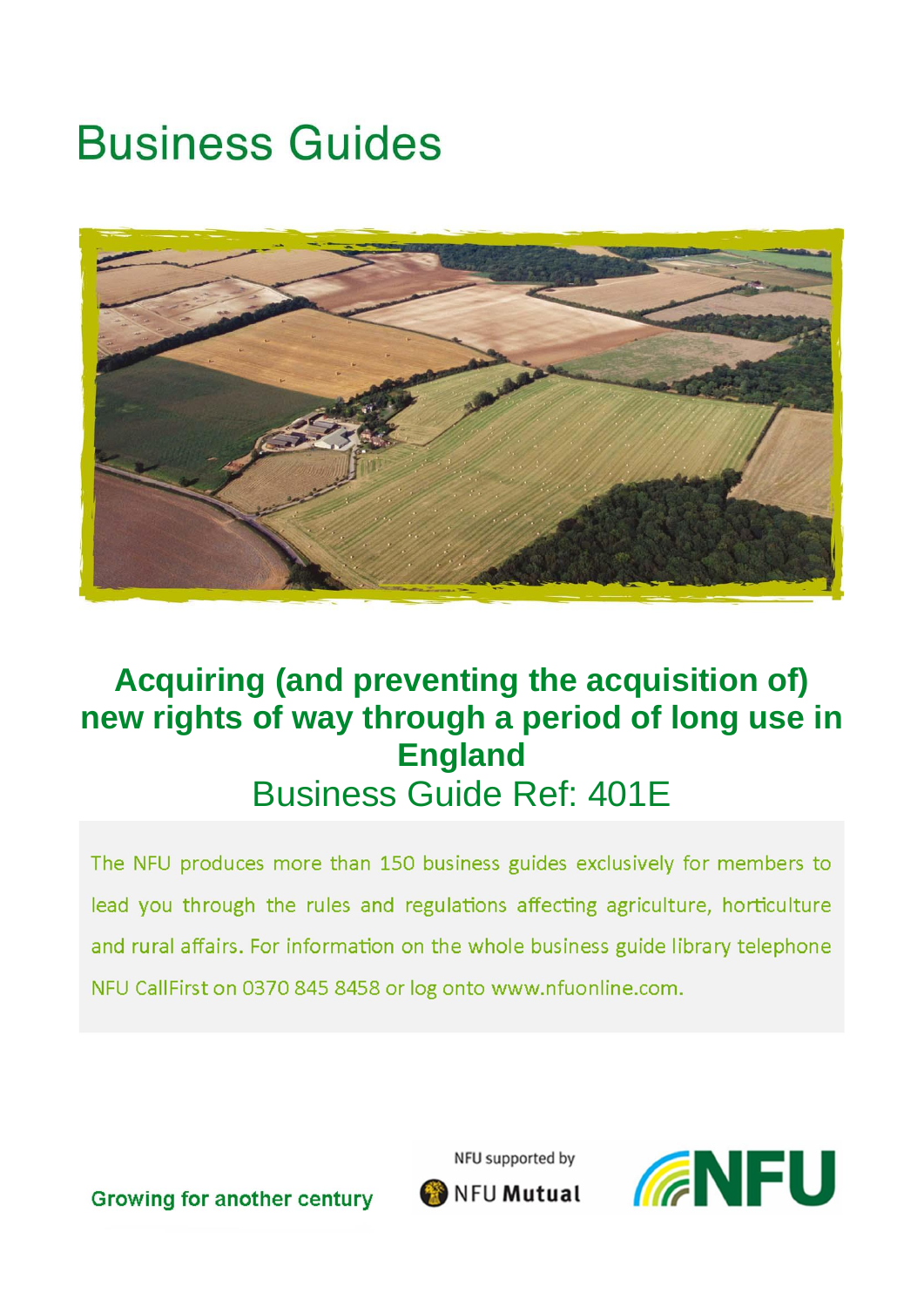# **Acquiring (and preventing the acquisition of) new rights of way through a period of long use in England**

#### **INTRODUCTION**

**Note: This guide applies to England only. Since 1 October 2013 there are some important differences between the situation in England and the situation in Wales, so it is important to ensure that you have the correct version of this guide. Business Guide 401W discusses the situation in Wales, and can be downloaded from the NFU website, or ordered from NFU CallFirst on 0370 845 8458.**

English law makes provision for rights of way to be acquired by "deemed dedication". This means that in certain situations the landowner is deemed to have granted a public right of way over his land.

Section 31 of the Highways Act 1980 states that (subject to certain conditions and exceptions) if a path is used as a right of way "as of right" for a period of not less than 20 years, without interruption, the landowner is deemed to have dedicated the right of way, unless it can be shown that the landowner did not intend to dedicate a right of way. For use to be "as of right" it has to be without force, without secrecy and without permission.

At any time after the required period of use has been established it is possible for an application to be made to have the route added to the Definitive Map. Many such applications are made by users when the landowner is seeking to prevent use of the route or the management of the land has changed. Unfortunately, by this stage it may be too late for the landowner to prevent the rights being acquired if the required period of use can be established.

This business guide discusses what steps landowners can take to prevent such rights of way being acquired over their land, and what happens if an application is made to have the route added to the Definitive Map.

This document is intended to provide a general overview of the law in this area, and is not intended to be a substitute for independent legal advice. **NFU members can obtain free initial legal and professional advice from NFU CallFirst on 0370 845 8458**. This document also does not consider the position where an application is made to add a route to the Definitive Map on the basis of historic documentary evidence. That is considered in NFU Business Guide 402, which can be downloaded from the NFU website or ordered from NFU CallFirst.

It is possible to bring a claim based on a shorter period of use, or in a situation where the right to use the right of way has not been brought into question under the common law rules. These cases depend on their own facts, but generally speaking, where the period of use is less than 20 years the Court is

*© NFU whilst every reasonable effort has been made to ensure the accuracy at the date of publication of the information and content provided in this document, no representation is made as to its correctness or completeness. NFU does not accept liability arising from any inaccuracies, be they errors or omissions, contained within this document and further advice can be sought via NFU CallFirst on 0370 845 8458. This document is intended for general information only and does not constitute legal or professional advice.*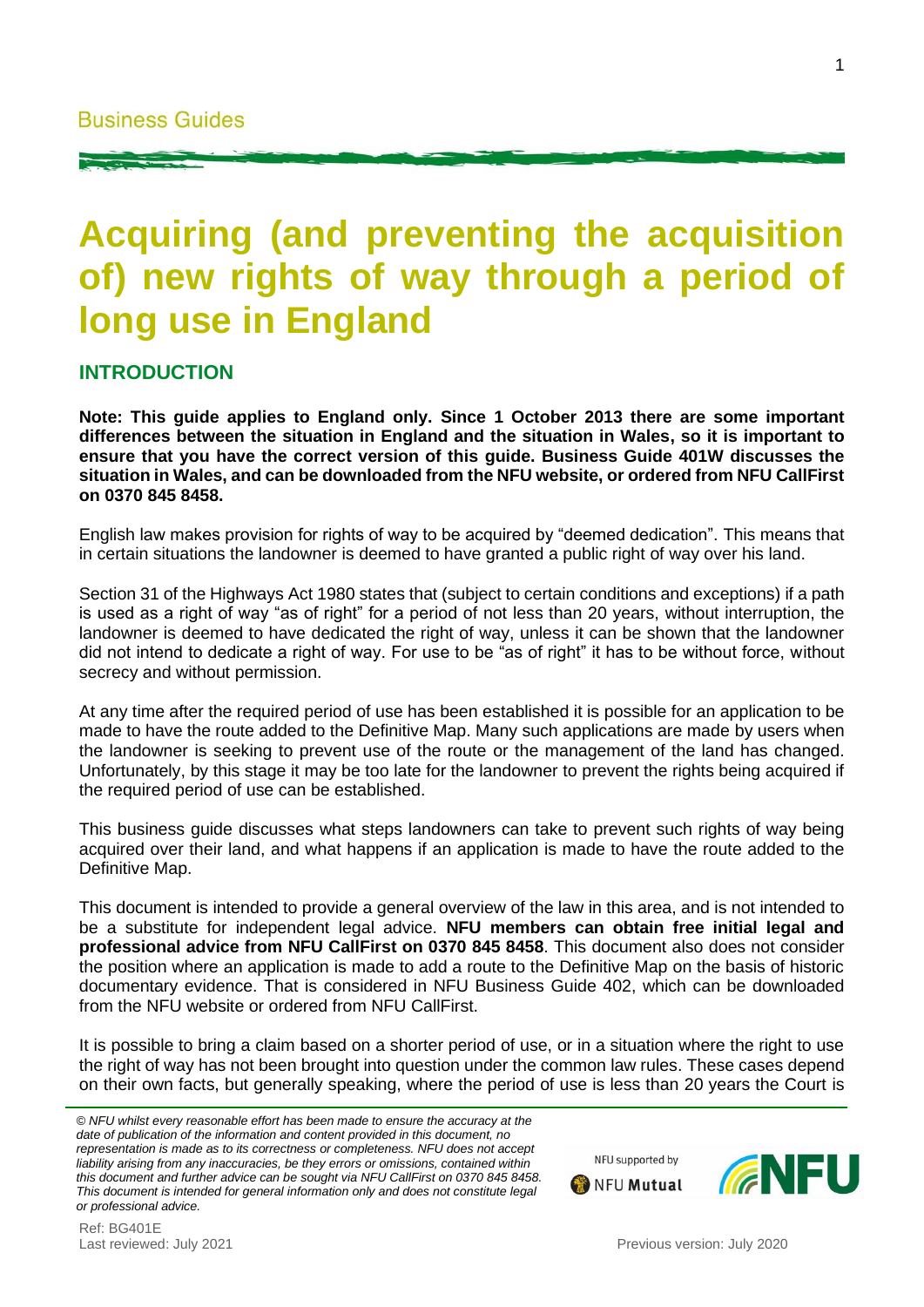likely to expect to see greater evidence of the landowner's intention and/or a more intensive use of the route due to the shorter duration of the use. When claims are based on the common law rules, it is necessary that the landowner had the capacity to dedicate the right of way.

As claims under the common law provisions will be determined on the basis of their own facts, this guide will focus on the provisions in the Highways Act 1980.

# **THE 20 YEAR PERIOD**

Contrary to what may be thought, the 20 year period does not necessarily run from the date when the use of the path started. The period is the 20 years' preceding the date on which the right to use the path is "brought into question". The public's right to use the path will be brought into question by an act/event which clearly demonstrates that their right to use the path is being challenged. So, use of a path could be brought into question by:-

- gates on the route being locked;
- the erection of notices stating that there is no public right of way;
- erecting a notice stating that use of the route is by permission of the landowner; or
- seeking a declaration from the court that the route is not a public right of way.

(This is not intended to be an exhaustive list).

Making an application for a Definitive Map Modification Order is also capable of bringing the right to use the path into question.

It is important that landowners remain vigilant. If, for example, a sign saying that there is no public right of way is erected but allowed to become illegible or is taken down, and use of the path begins again it is possible that such use could, if allowed to continue for at least 20 years, result in a claim for a public right of way over the land.

So, the first step when considering an application based on user evidence is to identify the event(s) which brought the use of the right of way into question. Evidence regarding the use of the route needs to cover a 20 year period running from the date on which the public's right was brought into question. There can be more than one such event, for example a sign may have been erected in 2002, then a gate may have been erected and locked in 2005; both could be events that bring the use of the right of way into question. In those circumstances, if the sign was sufficient to bring the use of the right of way into question the 20 year period would end in 2002, when the sign was erected, which would mean a claim based on 20 years use ending in 2005 would not cover a full 20 year period, and is unlikely to result in a right of way being acquired under the statutory provisions. This is something which can be considered by the authority/inspector, so it can be useful to retain evidence showing what actions were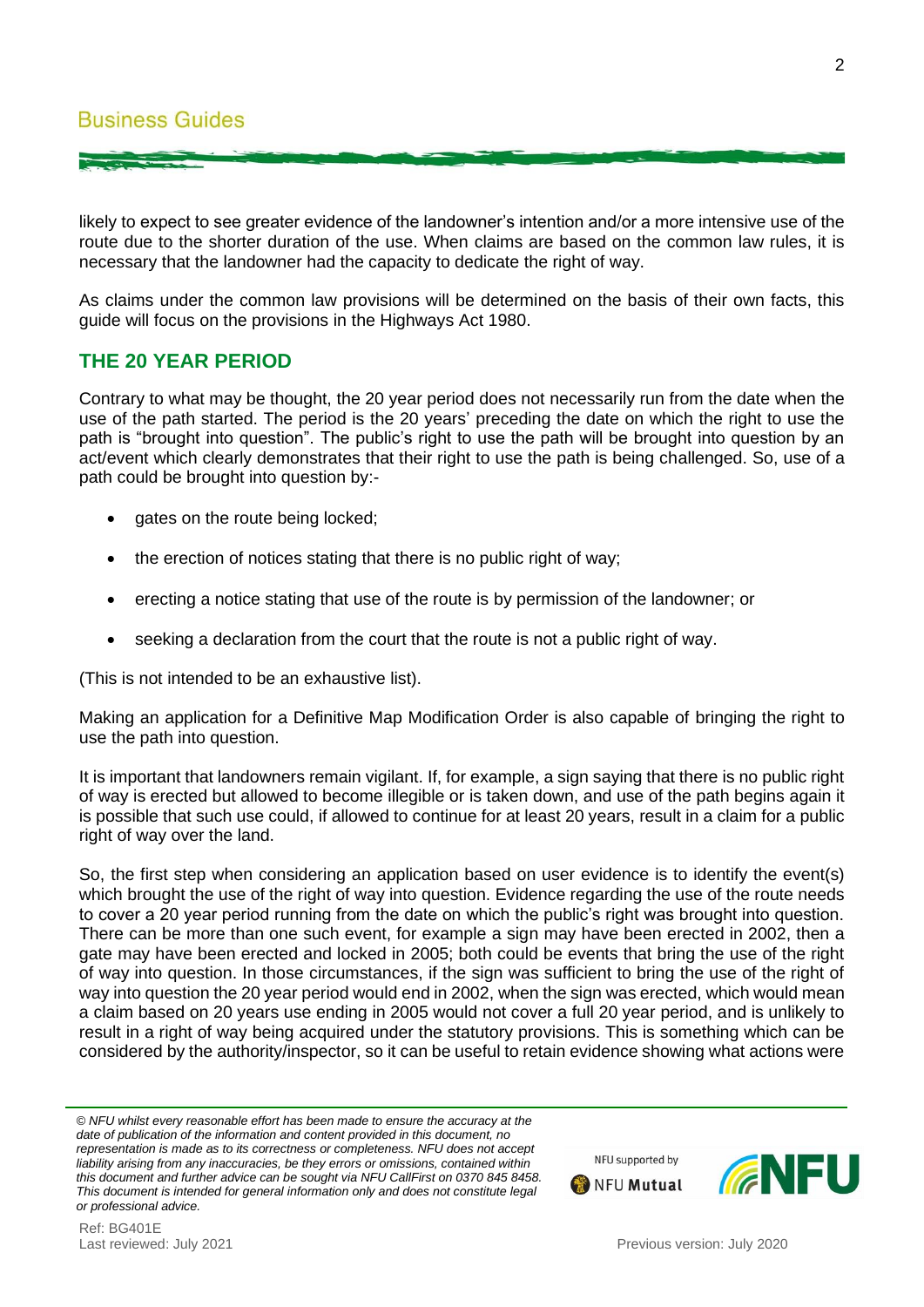taken to prevent the use of a route, when and who was responsible (e.g. was it done by the landowner or on his instructions?).

### **PREVENTING THE ACQUISITION OF NEW RIGHTS OF WAY**

Although it can be tempting to turn a blind eye to members of the public wandering across your land if they are not causing any problems, this can be a dangerous tactic in the long run. Acting early, and preventing the required 20 years use being established can save frustration and time in the long run, by avoiding any prospect of a right of way being established. Unfortunately, once a 20 year period of use as of right has been completed it can be very difficult to challenge the fact that a right of way has been established.

The courts have ruled that it is essential that the landowner's intention not to dedicate a right of way has been communicated to the public. So, terms in a lease requiring a tenant to prevent new rights of way being established or private letters to a solicitor regarding trespassers on the route are unlikely to be sufficient. However, there are a number of things that a landowner can do to prevent rights being acquired, as discussed in the paragraphs below. Not all of these options will be appropriate in every case, so landowners will have to decide what measures are appropriate in their situation.

#### **Depositing a map and statement with the local authority**

Section 31(6) of the Highways Act 1980 allows a landowner to deposit a map and statement with the Council, showing which rights of way he accepts are on his land and stating that he does not intend to dedicate any new rights of way. This must be in the "prescribed form". Since 1 October 2013, this means that it must be in the form prescribed by the Commons (Registration of Town or Village Greens) and Dedicated Highways (Landowner Statements and Declarations) (England) Regulations 2013 (the 2013 Regulations). The 2013 Regulations, including the prescribed form, can be found at [http://www.legislation.gov.uk/uksi/2013/1774/made.](http://www.legislation.gov.uk/uksi/2013/1774/made)

The landowner must then lodge a declaration stating that no new rights of way have been dedicated (or showing which new rights of way they have dedicated if applicable), again this must be in the format provided for in the 2013 Regulations. The landowner and his successors in title can lodge a statutory declaration with the Council at least once every 20 years (prior to 1 October 2013, this had to be done at least once every 10 years), confirming that no new rights of way have been dedicated over the land since the date of the previous statutory declaration in order to maintain the protection offered by the deposit. It is important that statutory declarations are submitted as this creates and maintains the protection offered by section 31(6), so it is better to do declarations more frequently than required, rather than less frequently. A new declaration may also be necessary following a change of ownership of the land as the pervious landowner's declaration is unlikely to constitute evidence of the current landowner's lack of intention or if there are changes to the rights of way network over the land, such as the diversion of an existing right of way or the dedication of a new public right of way.

Making section 31(6) declarations means that the onus in future is placed on users of the route to bring forward evidence of the landowner's intention to dedicate a route in support of a claim for a new right

NFU supported by

**WANFU Mutual**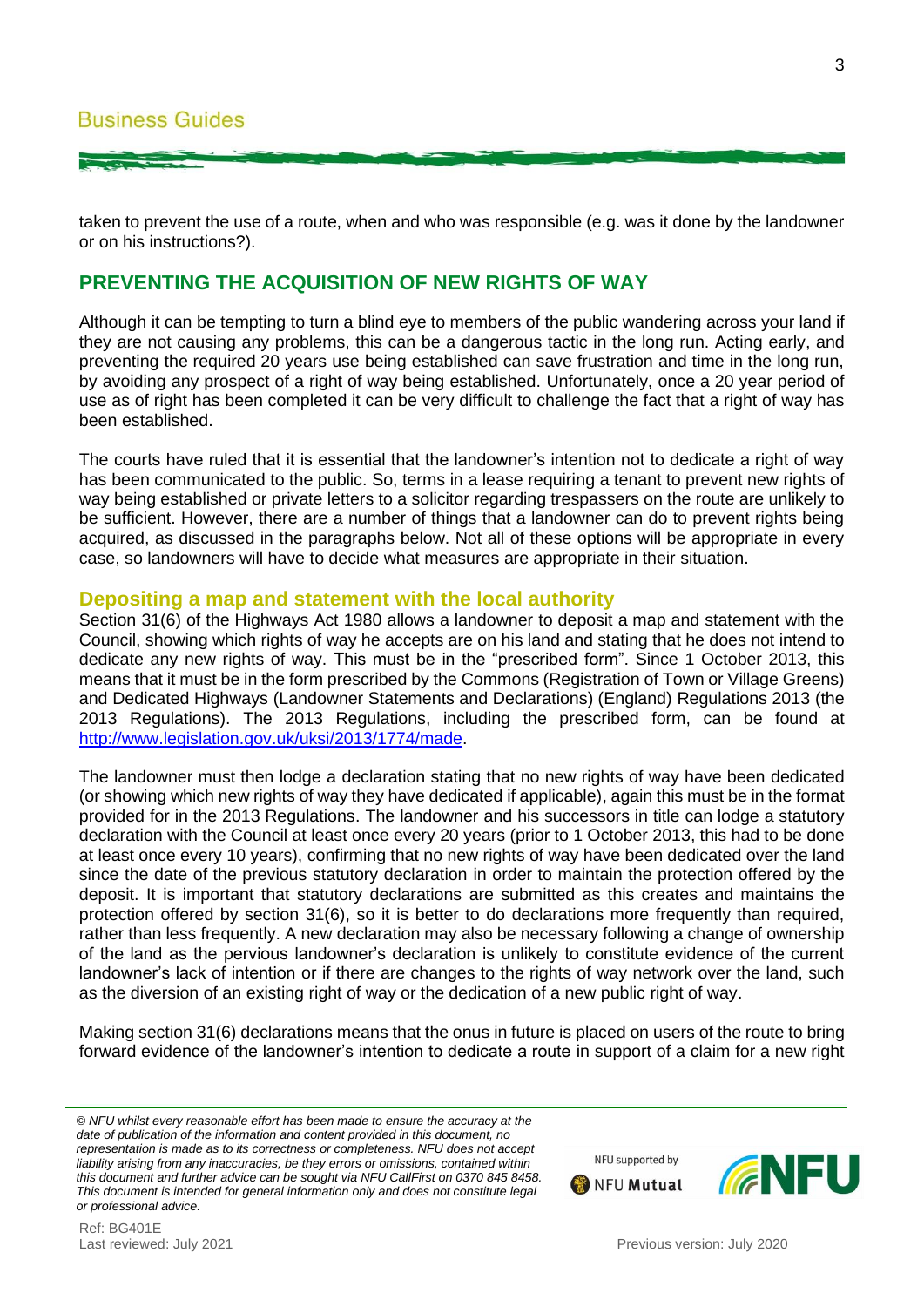of way. In practice, this is likely to be difficult for users to do, and so provides strong protection against new claims.

In addition, under the new provisions, it is possible to submit a declaration which brings an end to a period of use for village green purposes at the same time as depositing a map and statement under section 31(6), thus protecting land from village green claims as well as highway claims (further information can be found in NFU Business Guide 450E, which can be downloaded from the NFU website or ordered from NFU CallFirst on 0370 845 8458).

A declaration is only effective where no public right of way exists at the time the declaration is made or could be established on the basis of user or other evidence. This means that, for example, a map and declaration will not prevent a right of way being established on the basis that there has been a 20 year period of use before the map was lodged with the local authority, or where there is historic documentary evidence showing that the route exists.

Local authorities are obliged to take certain steps to publicise the fact that a s.31(6) deposit has been lodged with them, this means that they will: -

- Publish a notice on their website;
- Notify individuals who have asked to be notified of such deposits; and
- Display a notice at the site. Where possible, this notice should be at an obvious point of entry to the land, in other circumstances it should be at a conspicuous location.

Local Authorities also have to maintain a register of such notices. The aim of this is to ensure that it is possible for members of the public to ascertain what land is covered by such a deposit. Some user groups will be looking for new deposits that have been submitted, and may try to ensure that any rights of way they believe have been established prior to the deposit being made are claimed.

Even if you have made a deposit under s.31(6), it may still be necessary to take some action to prevent members of the public using routes, such as putting up "no public right of way" signs or challenging those using the routes as it will not necessarily deter people from trespassing.

If a notice displayed at the site is torn down or defaced by a member of the public, that does not prevent the notice from being valid.

Points to remember:-

- The scale of the map must not be less than 6 inches to 1 mile (1:10,560). A good starting point is, therefore, to obtain a copy of a recent map of all of the land you want to include.
- Study the Definitive Map and Statement (held by the County Surveying Authority/Local Authority), and any later creation or modification orders, for recorded rights of way. If the route

*<sup>©</sup> NFU whilst every reasonable effort has been made to ensure the accuracy at the date of publication of the information and content provided in this document, no representation is made as to its correctness or completeness. NFU does not accept liability arising from any inaccuracies, be they errors or omissions, contained within this document and further advice can be sought via NFU CallFirst on 0370 845 8458. This document is intended for general information only and does not constitute legal or professional advice.*



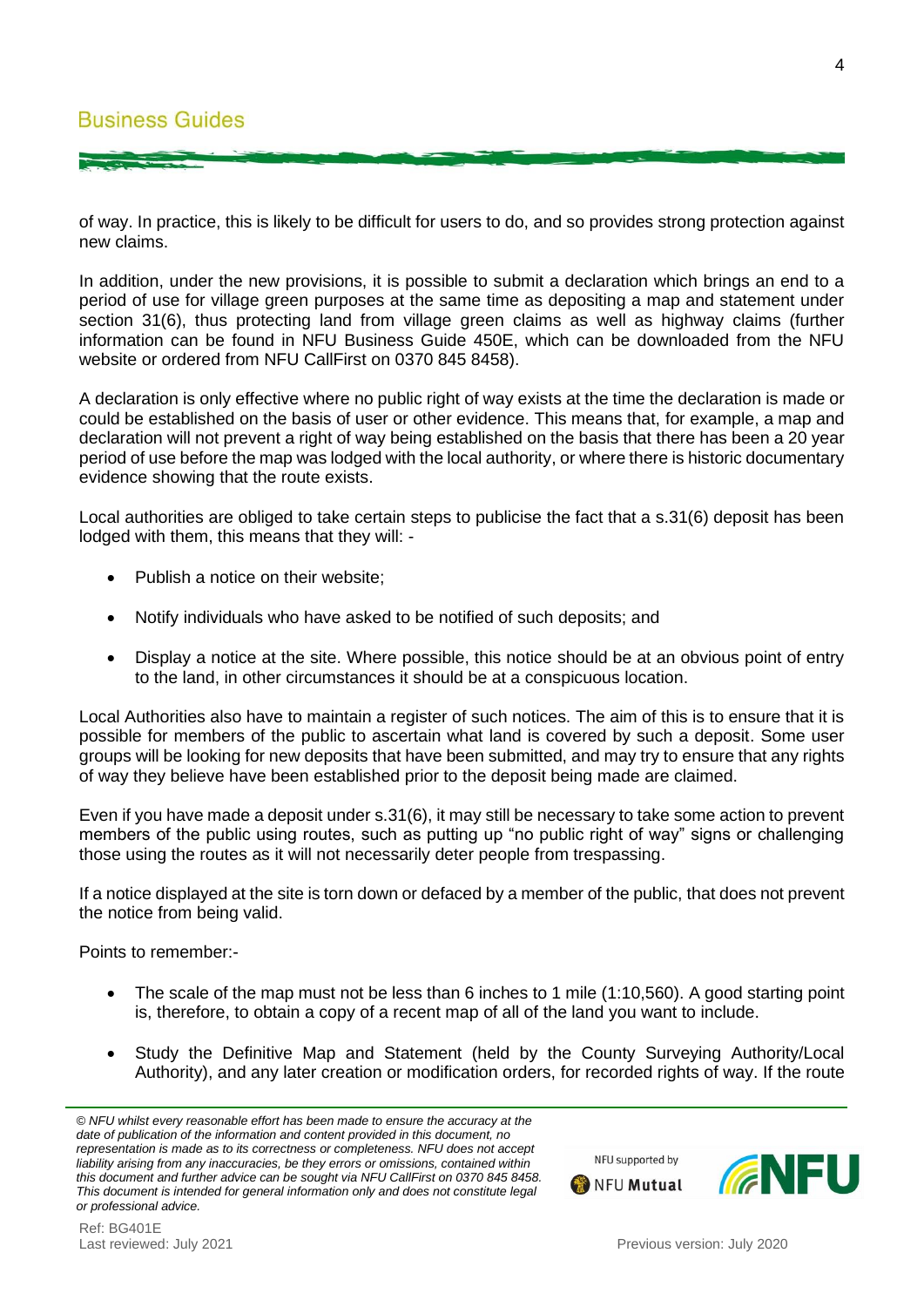is shown on the Definitive Map that will be conclusive evidence that the route exists. If you disagree with the existence of a route marked on the definitive map there are procedures for applying for the Definitive Map to be modified, and you could indicate in the statement that this is the case (providing a new map and statement when the issue has been resolved).

- Mark the precise route of all rights of way shown on the Definitive Map, and any others that you know to exist on the map to be submitted. Accuracy is important. It may well be worth obtaining professional assistance (e.g. from a surveyor) to ensure that the routes are accurately marked on the map. Ensure that you accurately colour code routes to indicate their status (e.g. footpath or bridleway).
- Unofficial diversions and permissive paths should not be shown since their inclusion could then suggest that you did intend those routes to be rights of way. If you do mark permissive paths or unofficial diversions it is important to ensure that they are clearly marked as permissive paths so that there can be no suggestion that they were shown as rights of way.
- Do not assume that you will be informed when you need to submit a new declaration; keep a record of this yourself and ensure that a new declaration is submitted on time.
- Keep copies of maps, statements and declarations with the title deeds or Land or Charge Certificates for future reference.

#### **Displaying signs**

As well as bringing the right to use the path into question, signs stating that there is no public right of way over the route can help to show that the landowner did not intend to dedicate a right of way. Indeed, section 31(3) of the Highways Act 1980 specifically states that, in the absence of evidence to the contrary, a notice stating that there is no public right of way erected by the landowner would be sufficient evidence that the landowner did not intend to dedicate a right of way.

If notices erected by the landowner are torn down or defaced, section 31(5) of the Highways Act 1980 allows landowners to give notice to the appropriate council of the fact that a route is not a highway and they do not intend to dedicate it as a highway.

Section 31(4) of the Highways Act 1980 also gives Landlords the right to erect notices stating that there is no right of way over a route on land subject to a tenancy. This is useful for both Landlords and Tenants as a notice erected by the Tenant, unless on the instruction of the Landlord, may not provide evidence of the Landowner's intention.

Signs should be displayed at locations where they are likely to be seen by those using the right of way. Gates on the route would be one possible location, or posts or trees alongside the route are also possible locations for signs.

*© NFU whilst every reasonable effort has been made to ensure the accuracy at the date of publication of the information and content provided in this document, no representation is made as to its correctness or completeness. NFU does not accept liability arising from any inaccuracies, be they errors or omissions, contained within this document and further advice can be sought via NFU CallFirst on 0370 845 8458. This document is intended for general information only and does not constitute legal or professional advice.*

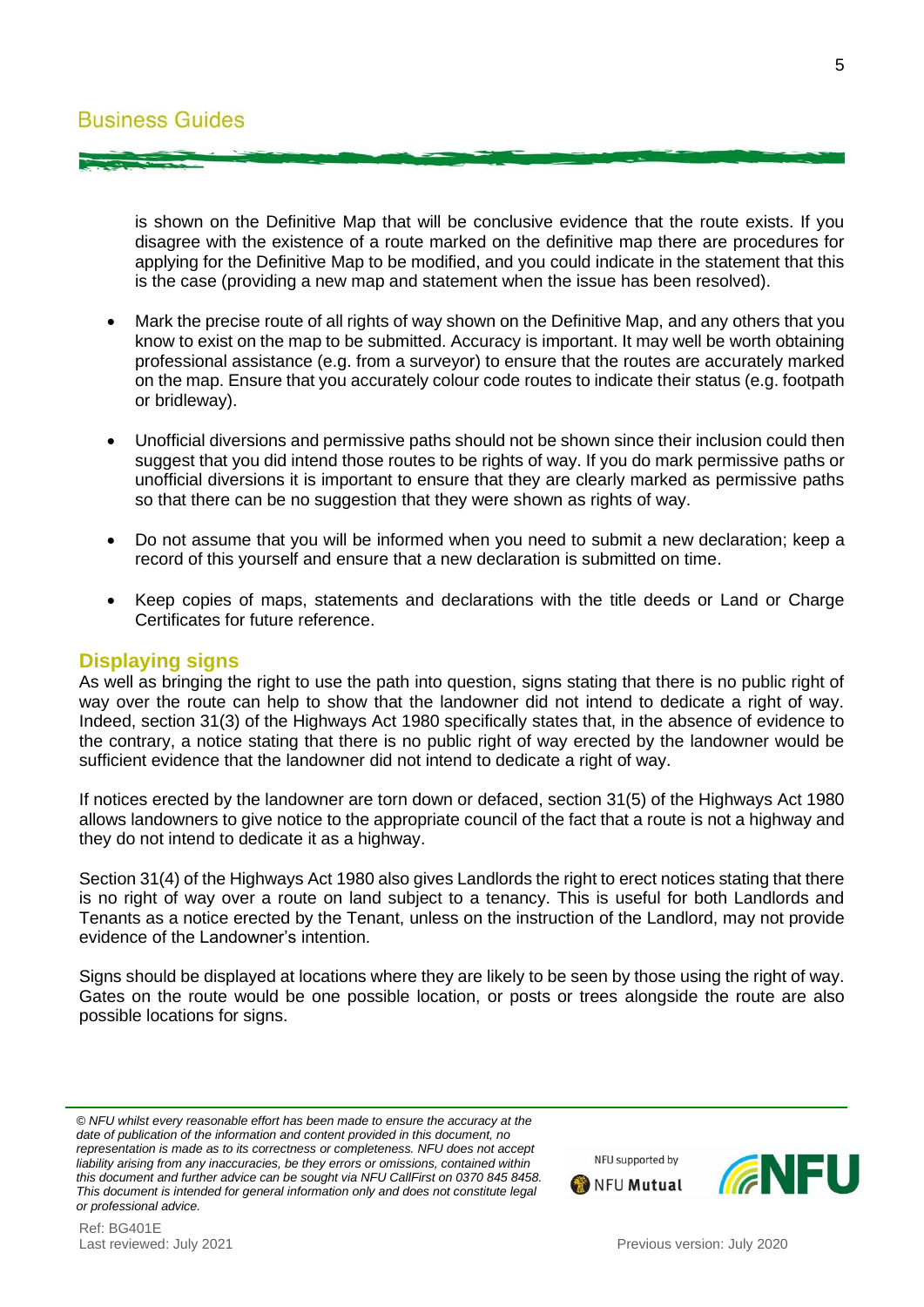#### **Preventing access**

As well as bringing the right to use the path into question, taking action to prevent access to land can help to show that the landowner did not intend to dedicate a right of way. Access could be prevented by, for example, locking gates or putting barriers across the entrance to a route. However, be careful not to obstruct existing rights of way, or other rights of access.

#### **Challenging users**

If the landowner (or his agent) challenges people using the route and makes it clear to them that there is no right of way this can help to show that the landowner did not intend to dedicate the route as a right of way. However, it could be risky to rely on this alone, particularly if the challenges are infrequent. This is because the landowner's intention needs to be communicated to the public at large. If a landowner turns back just a few users it could be suggested that the public generally would not have been aware of those challenges.

#### **Permissive paths**

In some cases, landowners may be happy to allow members of the public to use a route for the time being, but without creating legal rights, so that the route can be altered or closed in the future. One way of doing this is to allow use of the route as a permissive path. As use of a permissive path is dependent on the permission of the landowner, these paths can be closed or diverted to suit the landowner's needs, although such changes would need to be clearly communicated to the public.

Landowners should consider erecting signs stating that the route is open by permission, so that the public is aware that the route is a permissive path, rather than a right of way. Landowners are also free to impose conditions on the use of the route or to impose restrictions on the times that the route can be used (e.g. the route could be closed, and all gates locked, overnight).

As landowners would be inviting people onto their land to use the path there is a risk that landowners would owe a duty of care to the users of the path under the Occupiers Liability Acts. Landowners may, therefore, want to take legal advice about the implications of opening a permissive path. Landowners may also want to consider their insurance position in relation to permissive paths.

Further information on the duty of care owed by landowners to those visiting their land can be found in NFU Business Guide 451, which can be downloaded from [www.nfuonline.com](http://www.nfuonline.com/) or ordered from NFU CallFirst on 0370 845 8458.

#### **Keep records**

In 20 years' time it may be difficult to remember how many times you challenged Mr and Mrs Smith as they walked along the route, or when you erected the sign indicating that there was no right of way. So, making a note of these events at the time they occur can be very useful.

You may also want to take dated photographs of signs erected on the route or locked gates on the route and keep receipts for any signs purchased, or work/materials associated with repairing damaged gates/fences etc. Although these items may seem insignificant, they could provide valuable evidence in the future.



*<sup>©</sup> NFU whilst every reasonable effort has been made to ensure the accuracy at the date of publication of the information and content provided in this document, no representation is made as to its correctness or completeness. NFU does not accept liability arising from any inaccuracies, be they errors or omissions, contained within this document and further advice can be sought via NFU CallFirst on 0370 845 8458. This document is intended for general information only and does not constitute legal or professional advice.*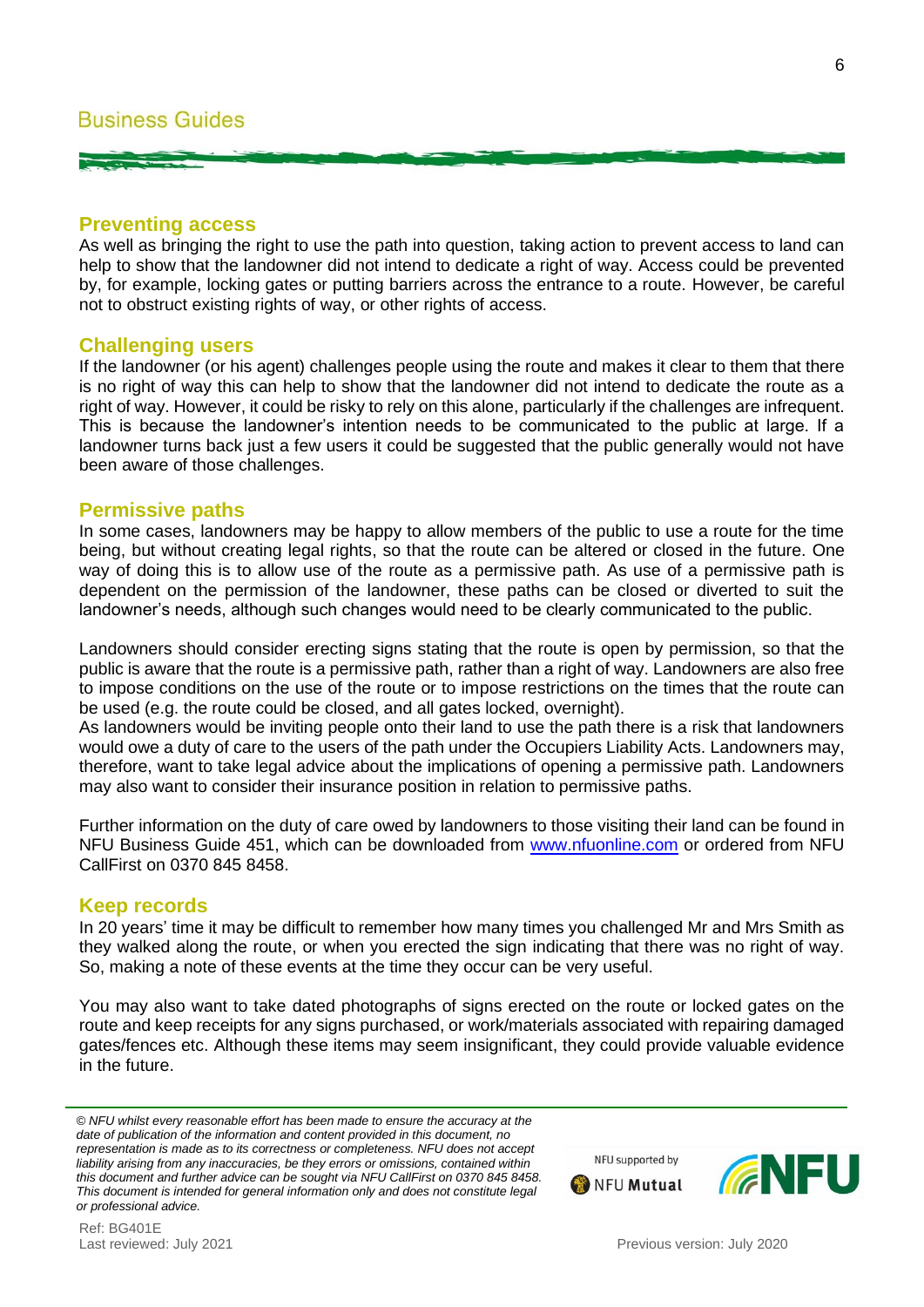If any gates or fences are damaged by members of the public, in order to gain access to your land, you should consider reporting the damage to the police (as this could amount to criminal damage), and obtaining a crime number. Records of such reports could also help to show that fencing was damaged, and could provide an independent record of the dates on which incidents of damage were reported to the police.

# **DEFINITIVE MAP MODIFICATION ORDERS**

This section describes the current procedure for dealing with a definitive map modification order. It is expected that there will be some changes to this procedure when the rights of way reform package is implemented; unfortunately the implementation of this package has been delayed due to Brexit and at the time of writing it was not known when the package would be implemented. Further information will be available on NFU Online once details are known.

The first step towards the route being added to the definitive map as a public right of way is usually for an individual or organisation to make an application to the local authority to have the route added to the Definitive Map.

Such applications have to be made in the correct format (application forms are available from the local authority), and copies of the evidence relied on has to be provided with the application. The evidence in these cases is usually in the form of statements from users of the path describing their use of the path.

Defects in the application can result in the application being invalid, so affected landowners may wish to take legal advice to ascertain whether there is any defect in the application which could invalidate it.

The applicant is also obliged to give notice to the owners and occupiers of the land crossed by the right of way that the application has been made. If the owner of the land cannot be identified it may be possible to do this by fixing the notice to conspicuous objects on the land. This notice is often the first a landowner will hear about the application. It is likely to be an official looking document, with little explanation of the procedure involved or what will happen next. (This is one of the areas which should be improved when the changes are implemented).

The applicant has to give a certificate to the Local Authority confirming that notice has been given to the required people. Again, failure to comply with this requirement or defects in the notice given may give grounds for landowners to challenge the application.

If notices have been fixed to your land when you believe you could easily have been identified by the applicant (e.g. if you are registered as the owner of the land at HM Land Registry) it may be possible to challenge the validity of the application. However, as there is no cut-off date for applications at present, in many instances this may result in a delay in the process, as a new application can be submitted, or the local authority may allow time for the defect to be rectified, rather than being a conclusion to the matter. If you wish to go down this route, you should consider taking independent advice regarding your circumstances. It is likely to be worth raising these sorts of issues at the earliest

Ref: BG401E<br>Last reviewed: July 2021



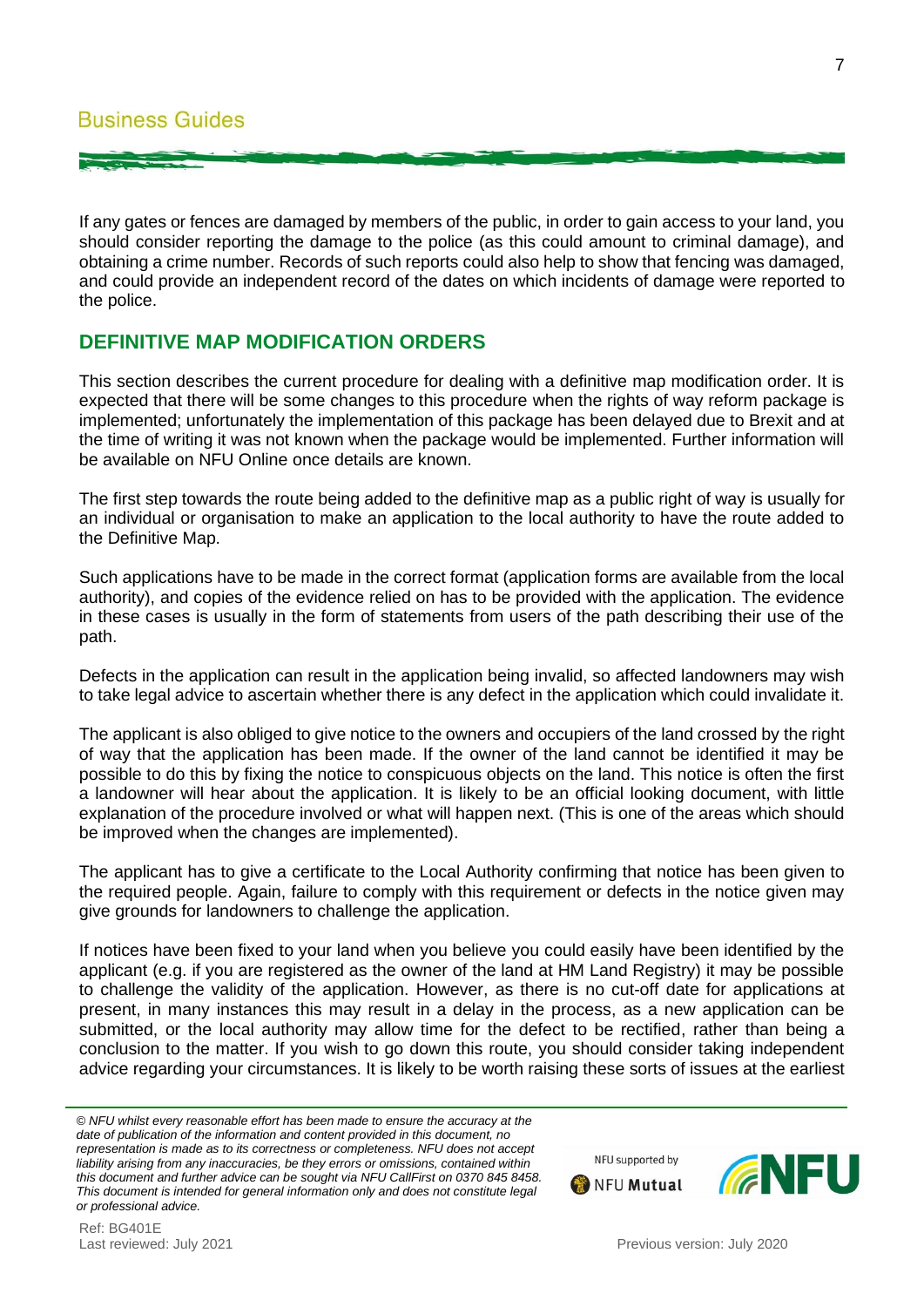stage possible, to minimise the delays in dealing with matters and avoid unnecessary expense being incurred.

The Local Authority will then investigate the application and consult with certain other Local Authorities before deciding whether to make the Order adding the route to the definitive map. If the Local Authority decides to make the Order they must serve a copy on, amongst other people, the owners and occupiers of the affected land, and publish the Order in a local newspaper. The Order must also be displayed at various places, including Council Offices, and at both ends of the route in question. Again, this is likely to be an official looking document, but may be accompanied by a letter from the Local Authority providing further information.

If the Local Authority decides not to make the Order at this stage the applicant can appeal to the Secretary of State.

Notice of the Order should explain how objections to the Order can be made, the deadline for submitting an objection and how to see the evidence submitted in support of the application. It is important that any deadlines specified in the notice are complied with as failing to do so could result in the opportunity to object being lost. If you need more time to submit your objection, contact the local authority as soon as possible to request an extension to the deadline; it is worth obtaining this in writing in case there are any problems at a later date.

If any objections are made to the Order the Local Authority must pass the matter to the Secretary of State for him to determine the application. When this happens, the Secretary of State usually appoints an Inspector who holds either a public hearing or a public inquiry, and then provides a report including his recommendations to the Secretary of State. Further information on Public Inquiries and hearings can be found in NFU Business Guide 400 Rights of Way: Public Inquiries and Hearings.

The Secretary of State then decides whether to confirm the Order or not. If the Order is confirmed notice should be given to specified people (including the owners and occupiers of the land) and the route will be added to the Definitive Map. As discussed later in this document, further challenges in the High Court may be possible.

If the Order is unopposed the Local Authority can confirm the Order.

# **GROUNDS FOR OBJECTING**

When reaching his conclusions, the Inspector will only be able to consider objections that are made on appropriate grounds; any other objections will have to be disregarded. The following paragraphs discuss some of the grounds that may be available in these cases. Each case needs to be considered on its own facts and it may be necessary to take independent advice and seek professional assistance in researching the case and preparing the objections.

*© NFU whilst every reasonable effort has been made to ensure the accuracy at the date of publication of the information and content provided in this document, no representation is made as to its correctness or completeness. NFU does not accept liability arising from any inaccuracies, be they errors or omissions, contained within this document and further advice can be sought via NFU CallFirst on 0370 845 8458. This document is intended for general information only and does not constitute legal or professional advice.*

Previous version: July 2020

NFU supported by

**WANFU Mutual** 

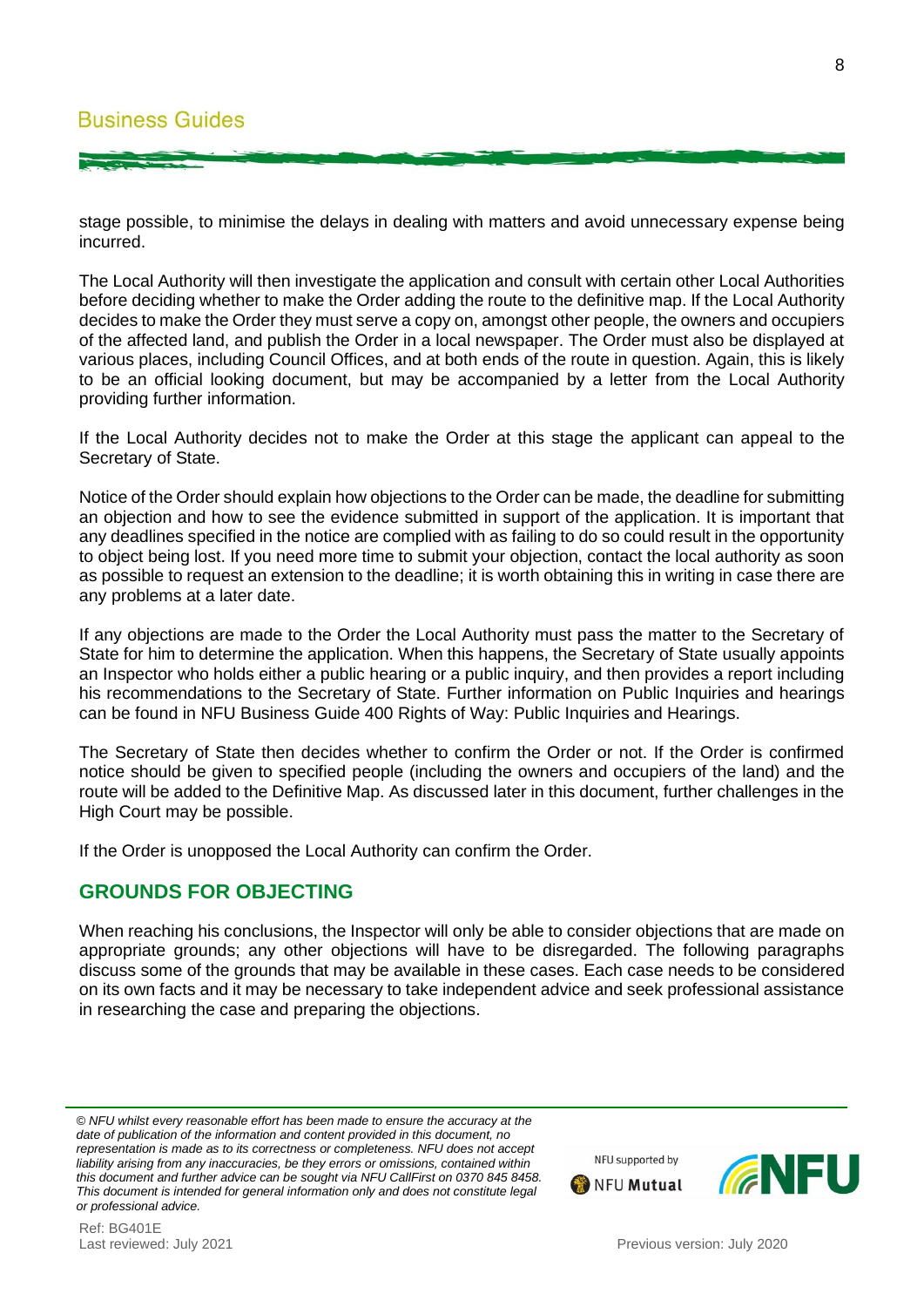# **Business Guides**

#### **Procedural points**

If applications are not made in the correct format or if the correct procedures are not followed this can invalidate an application. So, one area that can be investigated is whether the applicant has complied with the necessary procedures. For example, did the applicant serve the notice on the required people? Is the application on the correct form?

#### **Checking the evidence submitted**

It may be worth checking the evidence submitted to support the application. For example:-

- Are there inconsistencies in the evidence of the various users which could undermine their evidence?
- Is it possible for the route of the path to be that shown on the map accompanying the application (e.g. would the route shown on the application involve people walking through a barn or over a river at a point where there is no bridge)?
- Is there any evidence on the ground that the route has been used? If not, photographic evidence showing that the route shows no sign of use may assist in some cases.
- Were any of the users exercising a private right of access that has been granted to them, rather than a public right of way? (e.g. an easement to access their property?). Details of private rights of way may be shown on your title deeds/the land registry documents.
- Have you given permission to anyone to use the route? If so, this could be used to challenge their evidence that those individuals have used the route as of right.

This is not an exhaustive list of points that can be raised as the arguments available will vary from case to case depending on what evidence is available.

Individuals wishing to object to an Order may want to obtain assistance from an appropriate expert (perhaps a solicitor or a retired local authority rights of way officer) in order to assess the evidence presented by the applicant and gather evidence to counter it.

#### **Gathering other evidence**

What evidence do you have to support the fact that the required period of use has not been established or that you did not intend to dedicate a right of way? Points that could be considered include:-

- Have you lodged a map and statement with the local authority under section 31(6) of the Highways Act 1980? If so, this could help to show that you did not intend to dedicate the route as a right of way.
- Are there any signs on the route which indicate that there was no right of way or that use was by permission of the landowner? If so, those signs, together with details of when they were erected and who by could be used as evidence to help to defeat a claim for a right of way.

*<sup>©</sup> NFU whilst every reasonable effort has been made to ensure the accuracy at the date of publication of the information and content provided in this document, no representation is made as to its correctness or completeness. NFU does not accept liability arising from any inaccuracies, be they errors or omissions, contained within this document and further advice can be sought via NFU CallFirst on 0370 845 8458. This document is intended for general information only and does not constitute legal or professional advice.*

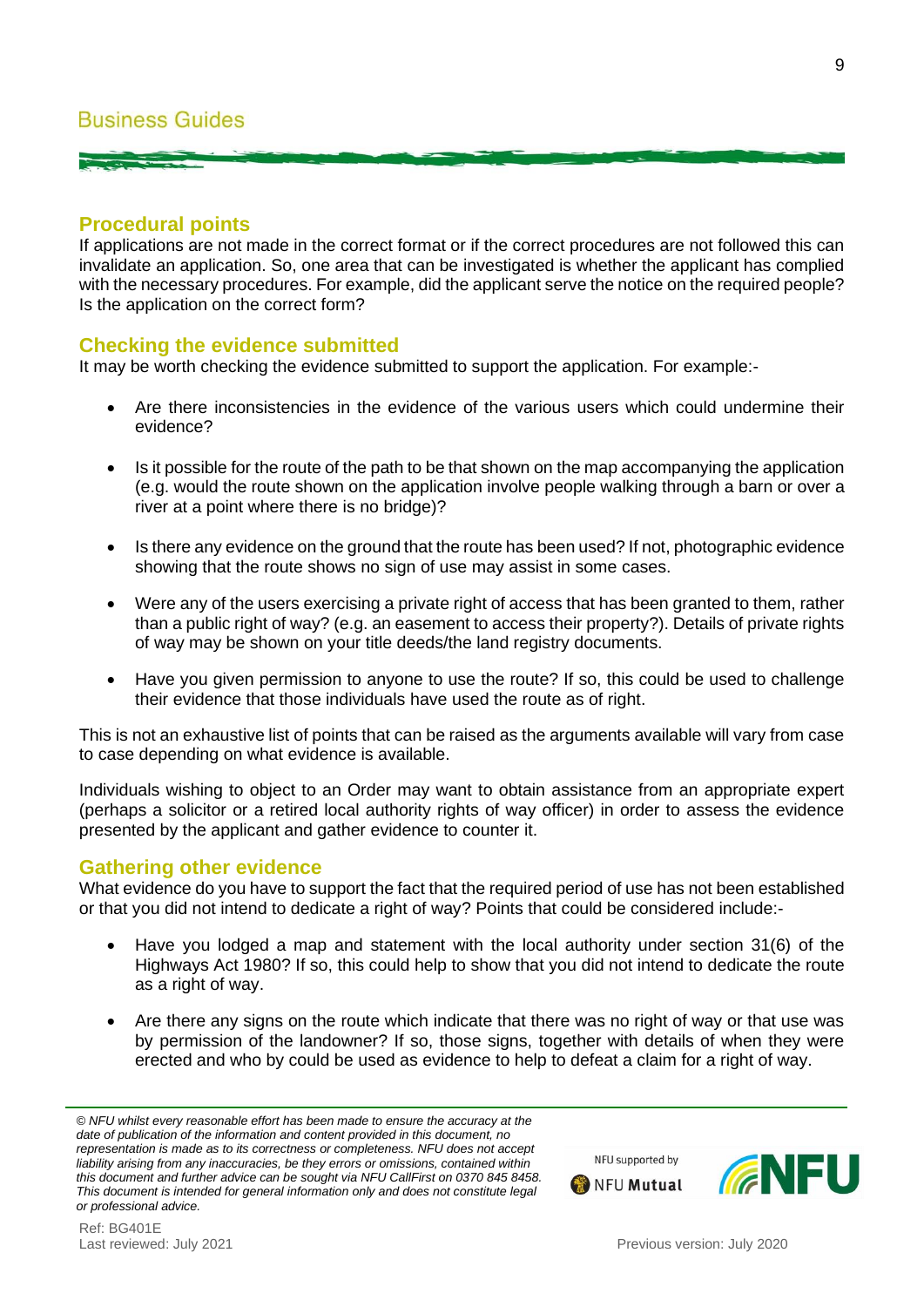- Are there any people who could give statements countering those presented by the users of the route? For example, have people who live near the route seen it being used?
- Has the landowner (or his agents) challenged users of the route? If so, evidence of that, including evidence from the users who were challenged, could assist in some cases.
- Was any damage done to fences/locked gates in order for the use claimed to have been made?
- Is there any other evidence to show that the landowner did not intend to dedicate the route as a right of way?
- Were there any events within the 20 year period which could have brought the right to use the route into question? If so, it may be possible to show that the application is based on the wrong 20 year period, in which case the user evidence may not cover the actual period that needs to be considered.

This is not intended to be an exhaustive list of things that could be considered as much will depend on the facts of each particular situation.

Much of the above evidence will probably be in the form of witness statements and photographic evidence. It may be useful to obtain professional assistance in preparing and presenting these documents from an experienced professional adviser. Further information about preparing evidence can be found in NFU Business Guide 400 Rights of Way: Public Inquiries and Hearings.

# **CHALLENGING THE DECISION**

It is not possible to challenge an Order which has not yet been confirmed in court. However, it is possible to submit objections to that Order within the specified time limit, and in accordance with the relevant procedure. Duly made objections then have to be considered before the Order is confirmed.

It may be possible to challenge decisions not to make or confirm an Order in the High Court through Judicial Review proceedings. The grounds for bringing a Judicial Review claim are limited, and the time limits for submitting such a claim are tight (proceedings must generally be issued within 3 months of the date of the decision), so it is important to act promptly in these situations. For further information on judicial review proceedings contact NFU CallFirst on 0370 845 8458.

Confirmed Definitive Map Modification Orders can only be challenged in the High Court under Paragraph 12 of Schedule 15 to the Wildlife and Countryside Act 1981; they cannot be challenged through Judicial Review.

Paragraph 12(1) of Schedule 15 to the Wildlife and Countryside Act 1981 allows any person who is aggrieved by an Order which has taken effect to challenge the validity of the Order on the grounds that it is not within the powers of the Local Authority under section 53 of the Wildlife and Countryside Act 1981 (i.e. the provisions governing modification orders on the discovery of new evidence). Applications



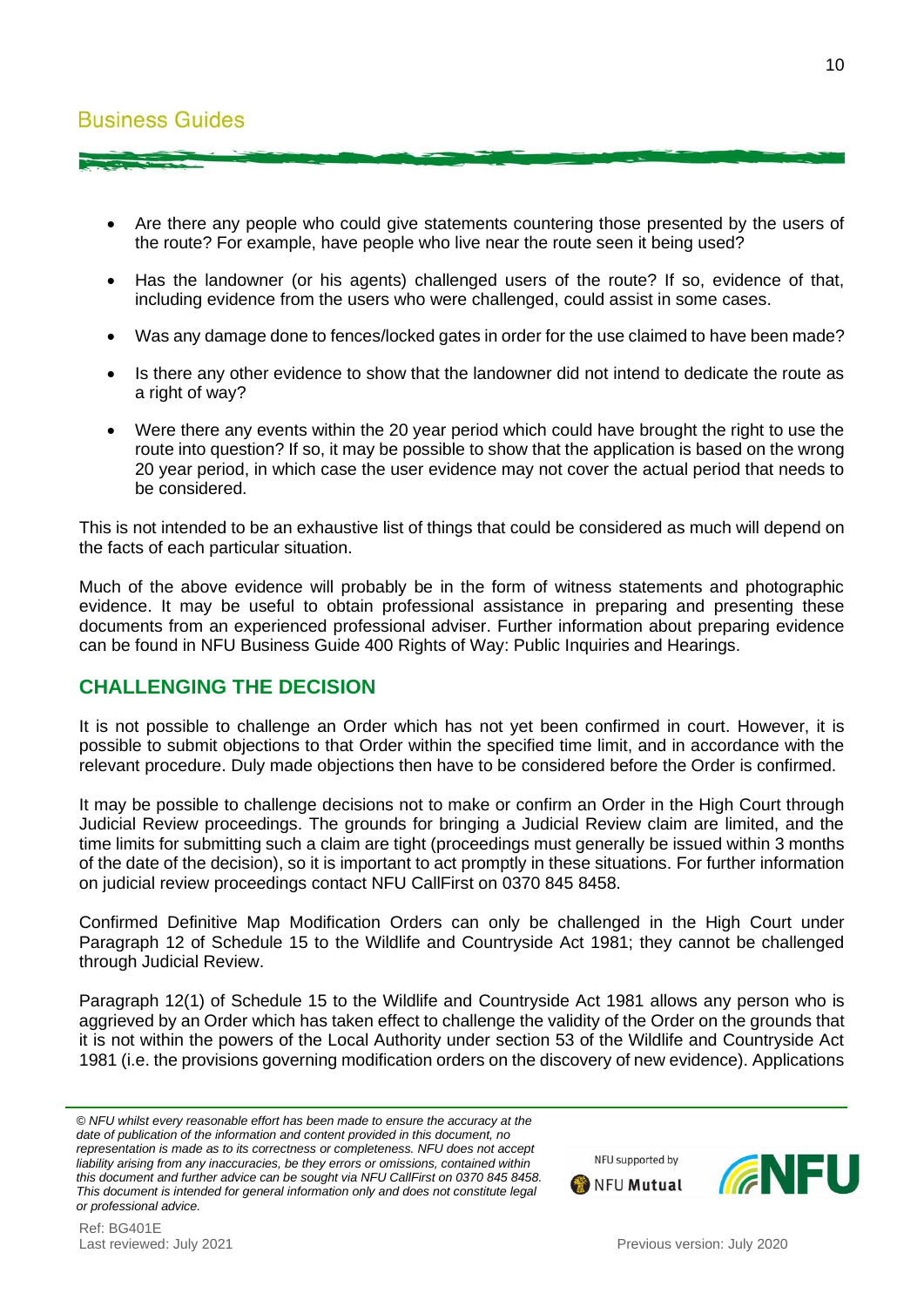to the High Court under these provisions must be made within 42 days of the date of the publication of the notice confirming the Order. So, it is vital to act promptly in these situations.

Paragraph 12(2) of Schedule 15 to the Wildlife and Countryside Act 1981 gives the High Court the power to quash the Order, or any provision contained in the Order, either generally or in so far as it affects the interests of the person who made the application to the Court if it is satisfied that:-

- the interests of the applicant have been substantially prejudiced by the failure to comply with the relevant requirements; or
- the order is not within the scope of the relevant powers.

Individuals considering challenging a decision in the High Court should consider taking independent legal advice regarding their situation. It may also be necessary to have legal representation for the court hearing in these cases. Due to the tight time limits for bringing such challenges it will be important to act promptly in these situations.

# **WHAT HAPPENS AFTER THE ORDER IS CONFIRMED?**

The route should be added to the definitive map. The route should be regarded as having been dedicated subject to any obstructions (e.g. stiles and gates) that are already present. It is important that these are shown when the route is added to the Definitive Map as this will be evidence that those "obstructions" are lawful. If you have stiles and gates on the route already it is, therefore, important to ensure that these are recorded. It is also worth checking the other details recorded (e.g. in some cases a width could be recorded) as it is likely to be difficult to challenge things at a later date.

As the route is likely to be in use, or to have been in use recently, minimal work should be needed on the ground to ensure that the route is suitable to be used. The Local Authority will discuss what work is necessary, and should explain who will be responsible for carrying out that work.

# **CONCLUSIONS**

Ref: BG401E

The public can acquire rights of way through a period of long use. Although it can be tempting to ignore the fact that members of the public are walking across your land, particularly if they are not causing any problems, this can be a dangerous tactic in the long run. Once the required period of use has been established it can be difficult or impossible to prevent the rights being acquired. For that reason, it is best to take action as soon as possible.

If you do receive notice of an application to add a route to the Definitive Map and statement it is important that you respond promptly and in an appropriate manner. If you, or others, object to the proposal to add the route to the Definitive Map it is likely that a public inquiry or hearing will have to be held; NFU Business Guide 400 Rights of Way: Public Inquiries and Hearings contains further information on what happens at public inquiries and hearings, and preparation for inquiries and hearings.



NFU supported by

**ONFU Mutual** 

*<sup>©</sup> NFU whilst every reasonable effort has been made to ensure the accuracy at the date of publication of the information and content provided in this document, no representation is made as to its correctness or completeness. NFU does not accept liability arising from any inaccuracies, be they errors or omissions, contained within this document and further advice can be sought via NFU CallFirst on 0370 845 8458. This document is intended for general information only and does not constitute legal or professional advice.*